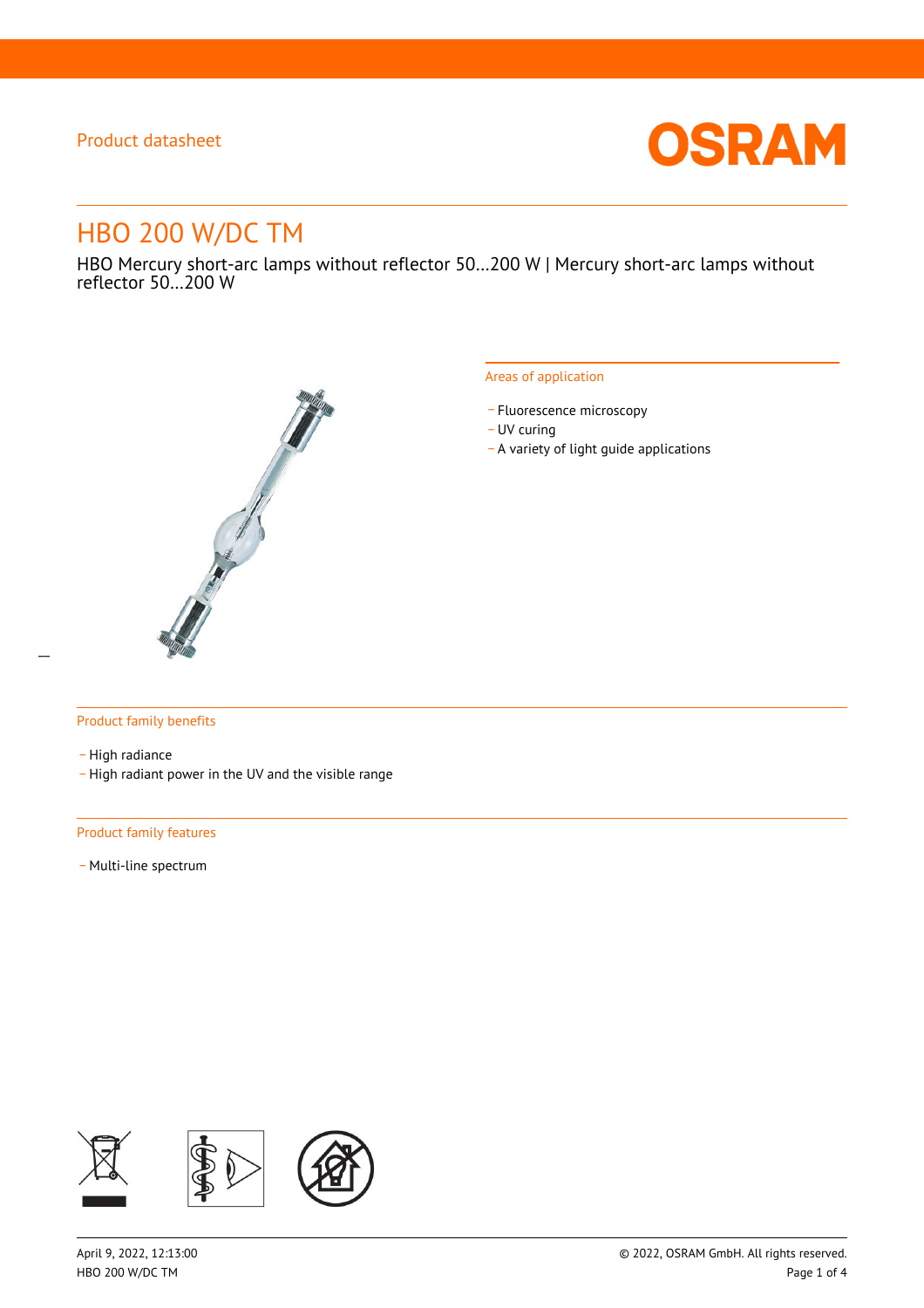### Technical data

### **Electrical data**

| Nominal voltage | 57 V     |
|-----------------|----------|
| Type of current | DC.      |
| Rated wattage   | 200.00 W |
| Nominal wattage | 200.00 W |

### **Photometrical data**

| <b>Nominal luminous flux</b> | 9500 lm        |
|------------------------------|----------------|
| <b>Luminous intensity</b>    | 1000 cd $^{1}$ |

 $^{1)}$  Typical initial photometric value

# **Dimensions & weight**



| <b>Diameter</b>                             | $17.0 \text{ mm}$  |
|---------------------------------------------|--------------------|
| <b>Mounting length</b>                      | 102.0 mm $^{1}$    |
| Length with base excl. base pins/connection | $102.00$ mm $^{1}$ |
| Light center length (LCL)                   | 40.0 mm $^{2}$ )   |

1) Maximum

 $\overline{a}$ 

2) Distance from end of base to tip of anode (cold)

# **Lifespan**

| Lifespan | 400 h |
|----------|-------|
|----------|-------|

# **Additional product data**

| Base anode (standard designation)   | $SFc10-4$ <sup>1)</sup> |
|-------------------------------------|-------------------------|
| Base cathode (standard designation) | $SFc10-4$ <sup>1)</sup> |

1) With 8-32 UNC-3 B thread

### **Capabilities**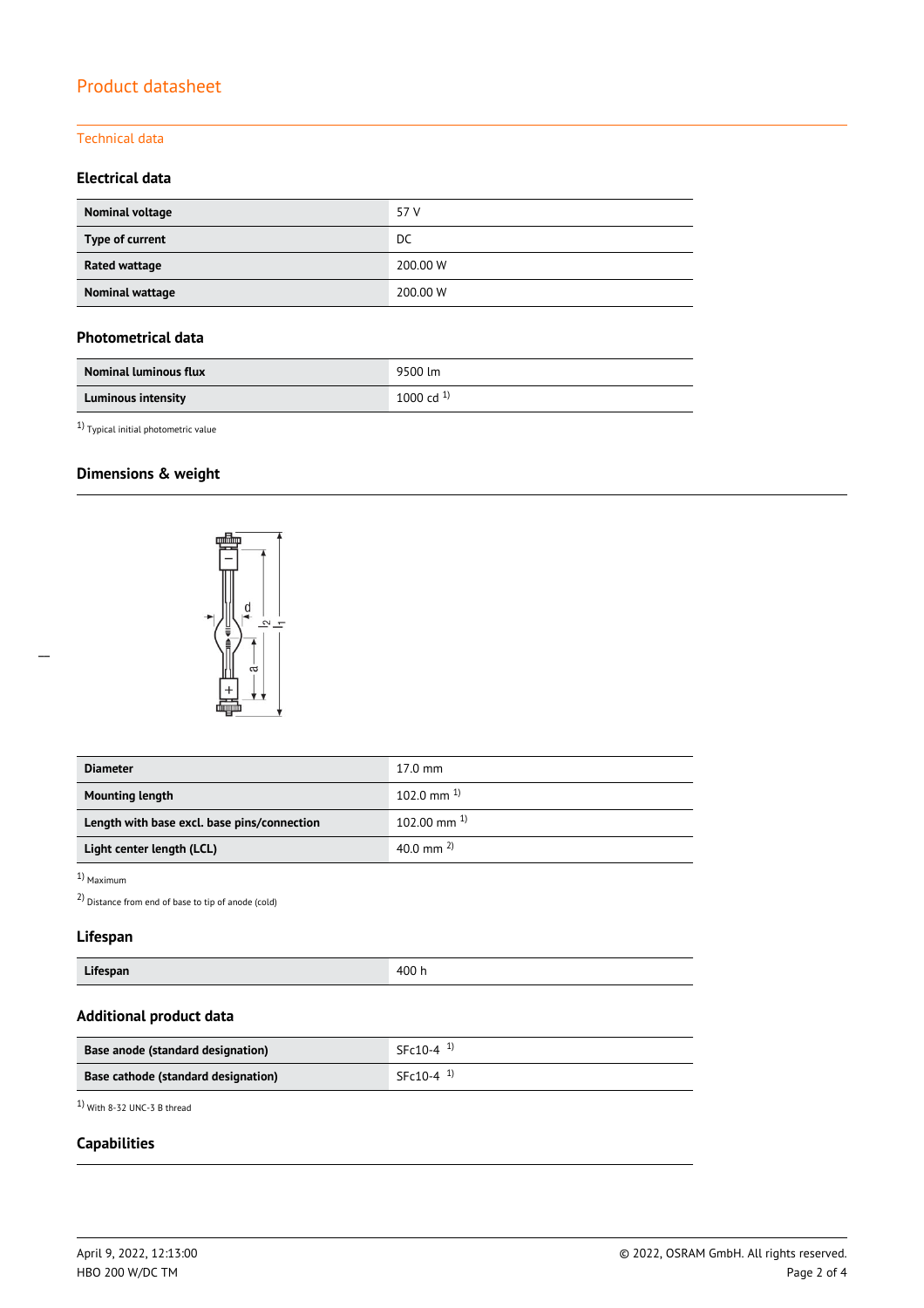| <b>Burning position</b>                            | $590^{1}$ |
|----------------------------------------------------|-----------|
| Application<br>the contract of the contract of the | Other     |

 $1)$  Anode underneath

# **Environmental information**

| Information according Art. 33 of EU Regulation (EC) 1907/2006 (REACh) |                                                                                                      |  |  |  |
|-----------------------------------------------------------------------|------------------------------------------------------------------------------------------------------|--|--|--|
| <b>Date of Declaration</b>                                            | 28-01-2022                                                                                           |  |  |  |
| <b>Primary Article Identifier</b>                                     | 4008321137623                                                                                        |  |  |  |
| Candidate List Substance 1                                            | Lead                                                                                                 |  |  |  |
| CAS No. of substance 1                                                | 7439-92-1                                                                                            |  |  |  |
| <b>Safe Use Instruction</b>                                           | The identification of the Candidate List substance is<br>sufficient to allow safe use of the article |  |  |  |
| Declaration No. in SCIP database                                      | 5280e35b-70e6-48e0-ac95-d834d6ba11af                                                                 |  |  |  |